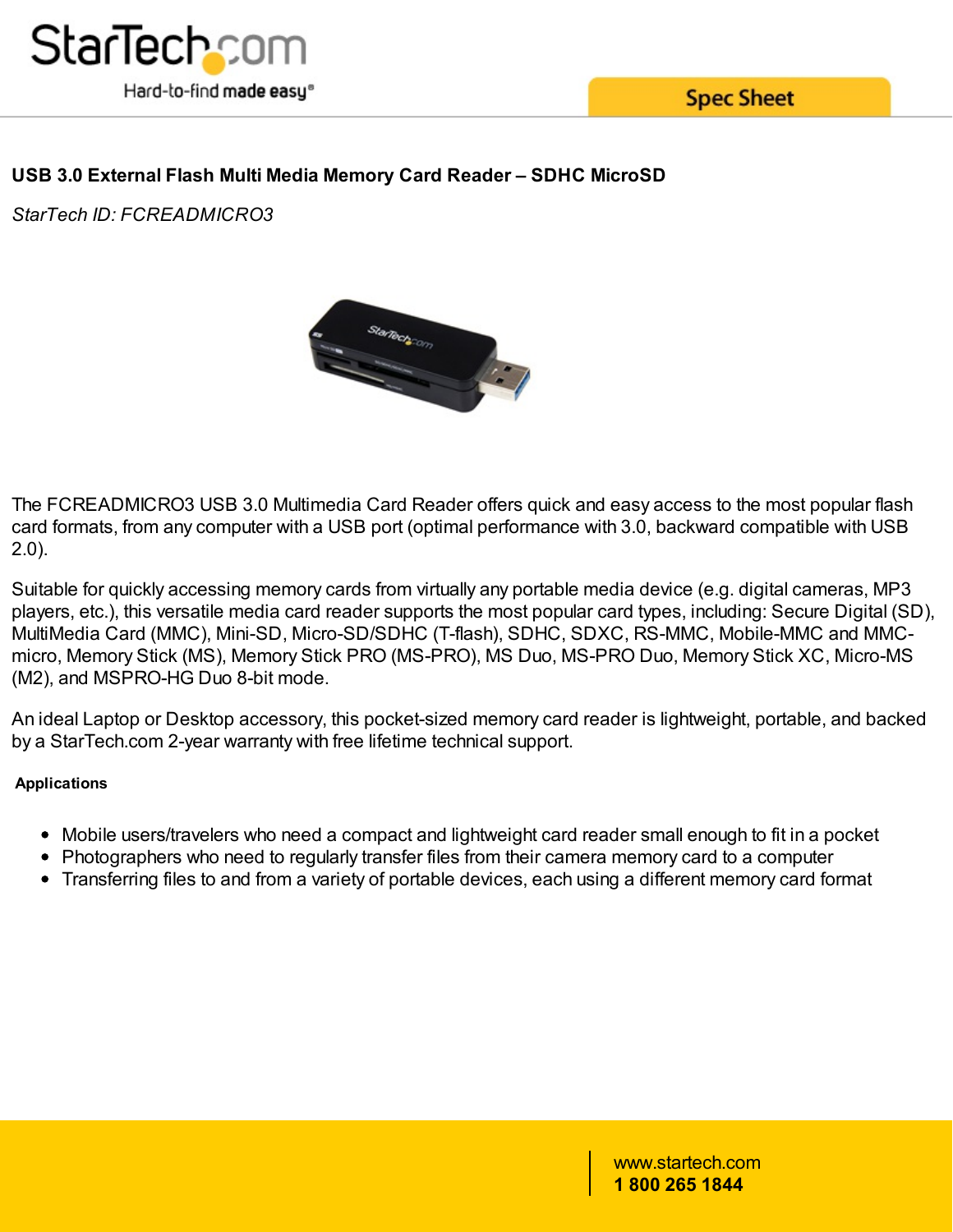

**Spec Sheet** 

### **Features**

- High Speed USB 3.0 host interface with support for transfer rates up to 480 Mbps
- Support for Secure Digital (SD), MultiMedia Card (MMC), Mini-SD, Micro-SD/SDHC (T-flash), SDHC, SDXC, RS-MMC, Mobile-MMC and MMC-micro, Memory Stick (MS), Memory Stick PRO (MS-PRO), MS Duo, MS-PRO Duo, Memory Stick XC, Micro-MS (M2), and MSPRO-HG Duo 8-bit mode
- Ultra compact and lightweight design
- Powered directly from the USB port
- Plug-and-Play and Hot-Swap compatible

www.startech.com **1 800 265 1844**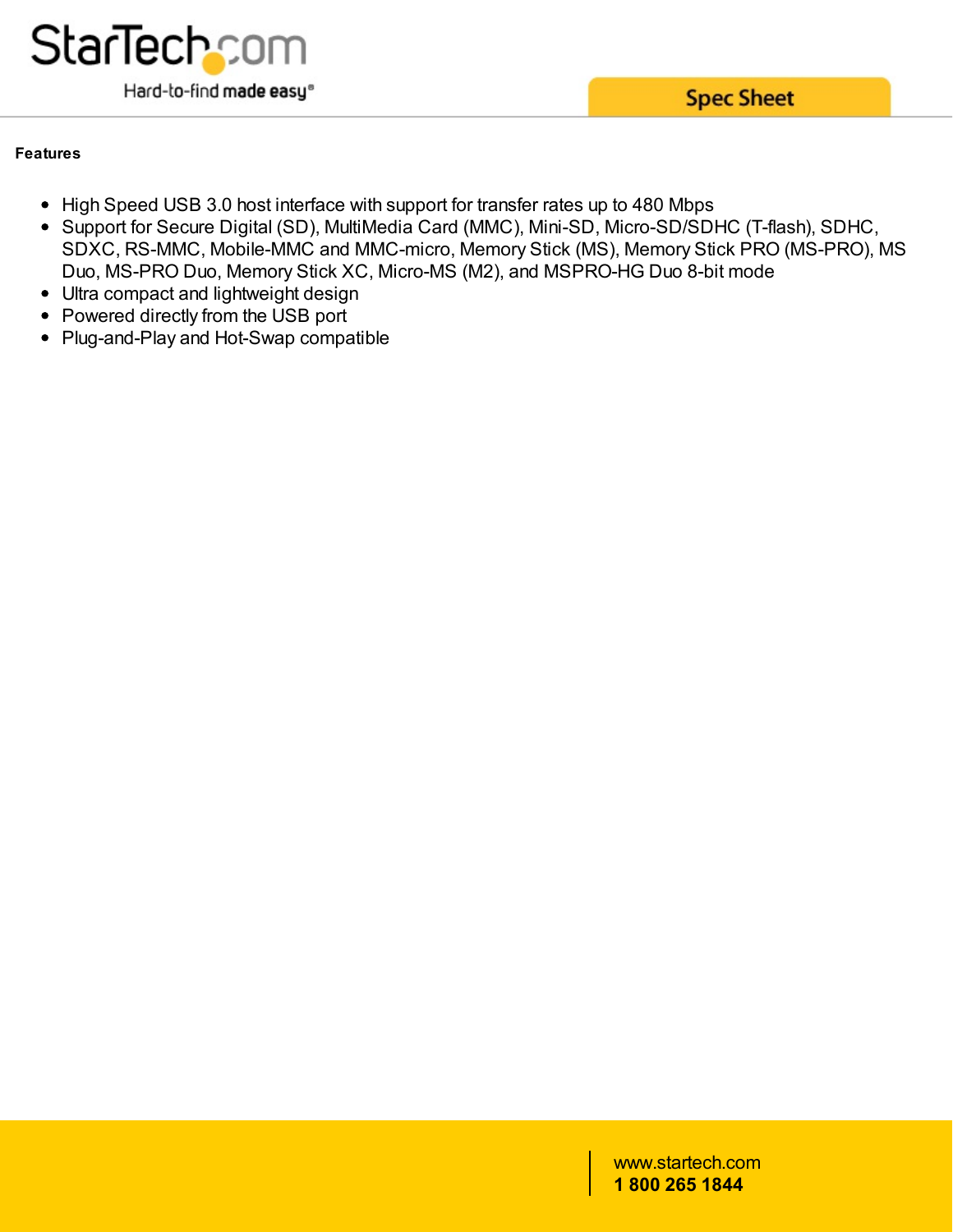

Hard-to-find made easy®

#### **Technical Specifications**

| Warranty                             | 2 Years                                                                                                                                                        |
|--------------------------------------|----------------------------------------------------------------------------------------------------------------------------------------------------------------|
| <b>Bus Type</b>                      | <b>USB 3.0</b>                                                                                                                                                 |
| Chipset ID                           | Realtek RTS5307                                                                                                                                                |
| Interface                            | <b>USB 3.0</b>                                                                                                                                                 |
| Connector Type(s)                    | 1 - USB 3.0 A (9 pin; SuperSpeed) Male                                                                                                                         |
| <b>External Ports</b>                | 1 - Memory Stick / Memory Stick Pro Slot Female                                                                                                                |
| <b>External Ports</b>                | 1 - Memory Stick Duo / Memory Stick Pro Duo Slot Female                                                                                                        |
| <b>External Ports</b>                | 1 - Memory Stick Micro (M2) Slot Female                                                                                                                        |
| <b>External Ports</b>                | 1 - MiniSD / MicroSD / MMC Slot Female                                                                                                                         |
| <b>External Ports</b>                | 1 - SD / MMC Slot Female                                                                                                                                       |
| <b>External Ports</b>                | 1 - SFF-8482 (29 pin; Data & Power; Internal SAS) Female                                                                                                       |
| Maximum Data<br><b>Transfer Rate</b> | 5 Gbit/s                                                                                                                                                       |
| Memory Media Type                    | HS-MMC, HC-MMC (High Speed/High Capacity Multimedia Card)                                                                                                      |
| Memory Media Type                    | M2 (Memory Stick Micro)                                                                                                                                        |
| Memory Media Type                    | <b>Memory Stick</b>                                                                                                                                            |
| Memory Media Type                    | Micro-SDHC (Micro Secure Digital High Capacity)                                                                                                                |
| Memory Media Type                    | Mini-SD, Micro-SD (Mini/Micro Secure Digital)                                                                                                                  |
| Memory Media Type                    | MS Duo, MS Pro Duo, MS Pro-HG Duo                                                                                                                              |
| Memory Media Type                    | Multi Media Card                                                                                                                                               |
| Memory Media Type                    | RS-MMC (Reduced Size Multimedia Card)                                                                                                                          |
| Memory Media Type                    | SD/MMC (Secure Digital/Multimedia Card)                                                                                                                        |
| Memory Media Type                    | SDHC (Secure Digital High Capacity)                                                                                                                            |
| <b>OS Compatibility</b>              | Windows 2000/XP(32/64-bit)/ Server 2003(32/64-bit)/ Server 2008 R2/ Vista(32/64-bit)/<br>7(32/64-bit)/ 8 (32/64-bit)<br>Mac OSX<br>Linux kernel 2.4.x or later |
| Color                                | <b>Black</b>                                                                                                                                                   |
| <b>Enclosure Type</b>                | Plastic                                                                                                                                                        |
| <b>Product Height</b>                | 0.6 in [15 mm]                                                                                                                                                 |
| <b>Product Length</b>                | 2.8 in [72 mm]                                                                                                                                                 |
| <b>Product Weight</b>                | $0.5$ oz $[15$ g]                                                                                                                                              |
| <b>Product Width</b>                 | $0.9$ in [23 mm]                                                                                                                                               |
| Power Adapter<br>Included            | <b>USB-Powered</b>                                                                                                                                             |